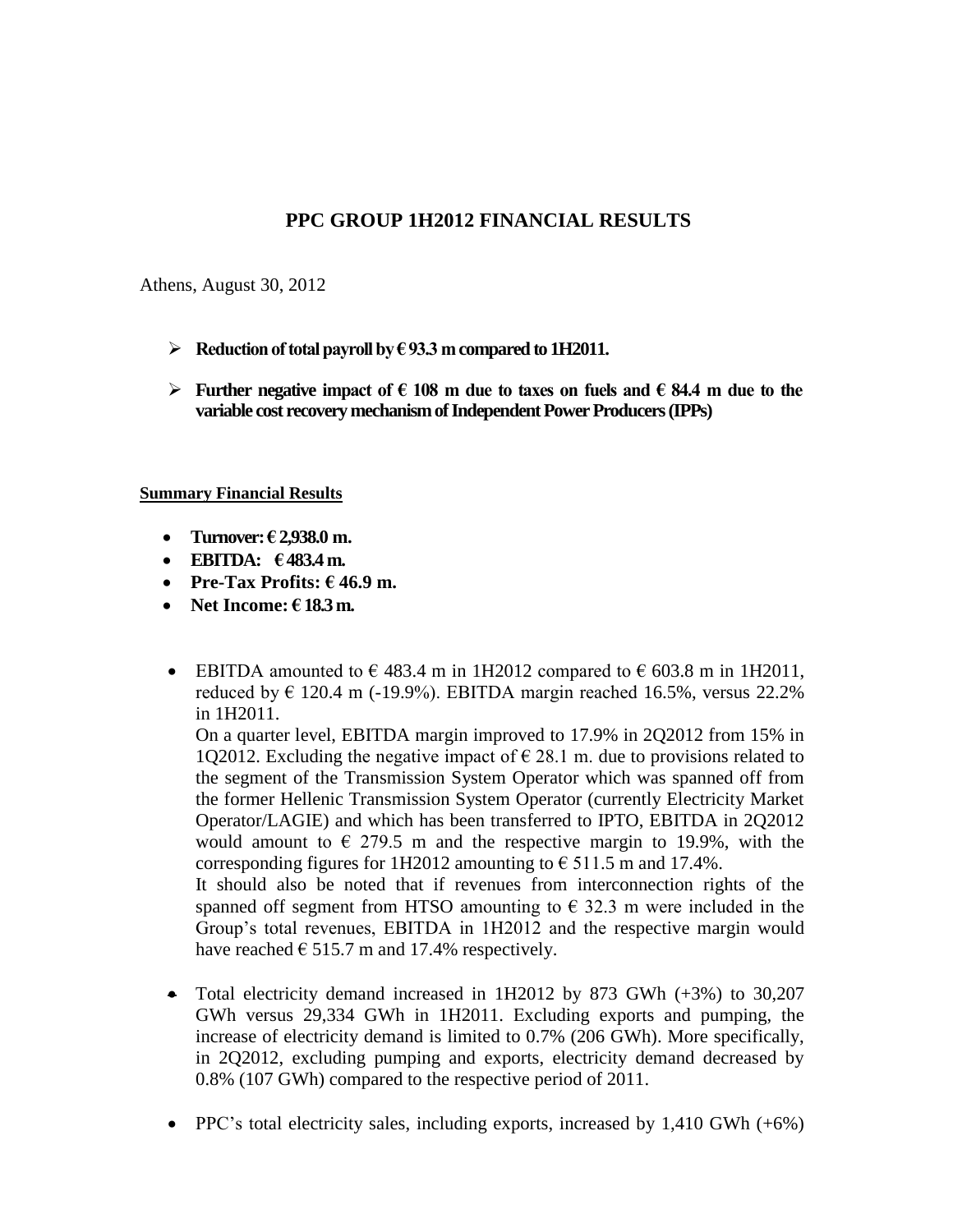to 25,010 GWh, mainly due to market share recovery in the retail market, after the suspension of the operation of alternative suppliers, primarily, in January and to a lesser extent in May of 2012. The corresponding revenues increased by 15.4%, driven also by the increase in Low and Medium Voltage tariffs since January 1, 2012 and February 1, 2012 respectively. More specifically, in 2Q2012, total revenues from electricity sales increased by 13.3% compared to the respective quarter of 2011.

- Turnover reached  $\in$  2,938 m, compared to  $\in$  2,711.5 m in 1H2011, an increase of  $\epsilon$  226.5 m (+8.4%). Turnover includes an amount of  $\epsilon$  64.7 m reflecting network users' contributions for their connection to the network. The respective amount in 1H2011 was  $\epsilon$  59 m. Despite the adverse financial conditions, this slight increase is attributed to the increased number of RES generators' connections with the network (mainly Photovoltaic).
- In 1H2012, PPC's electricity generation and imports covered 67.2% of total demand, while the corresponding percentage in 1H2011 was 70.5%, a reduction of 397 GWh.
- Expenditure for liquid fuel, natural gas and energy purchases increased by  $\epsilon$ 519.1 m, an increase of 52.6% compared to 1H2011, mainly driven by the higher expense for energy purchases and imports. It must also be noted that part of this increase is attributed to the impact of the following elements:
	- the variable cost recovery of third party generators amounting to  $\epsilon$  84.4 m
	- the Special Consumption Tax on natural gas amounting to  $\epsilon$  79.8 m ( $\epsilon$  29.1 m negative impact on the fuel purchase price and  $\epsilon$  50.7 m negative impact on energy purchases expense from third parties)
	- the Special Consumption Tax on heavy fuel oil amounting to  $\epsilon$  8.5 m
- PPC's energy costs are further burdened by a new tax, the special lignite levy amounting to  $\epsilon$  19.7 m.
- Despite the increased lignite fired generation, the lower gas-fired and hydro generation, combined with the increase in PPC's retail market share, led to the increase of energy purchases (including imports) by 2,038 GWh (+31.6%). Furthermore, the average price of energy purchases from the System increased by 9.7%.
- In 1H2012, total controllable expenses decreased further by  $\epsilon$  91.6 m compared to the respective period of 2011. More specifically, the total reduction of payroll cost, including capitalized payroll, between the two periods amounts to  $\epsilon$  93.3 m (-14.7%). Τhe net decline in the number of permanent employees on payroll amounted to 754, from 21,288 on 30/6/2011 to 20,534 on 30/6/2012, including 196 employees of the segment of the former HTSO that was transferred to IPTO, which were not included in PPC's headcount as of 30/6/2011. It is important to note that, despite the lower number of personnel, overtime and shifts (in hours) decreased by 2.9%.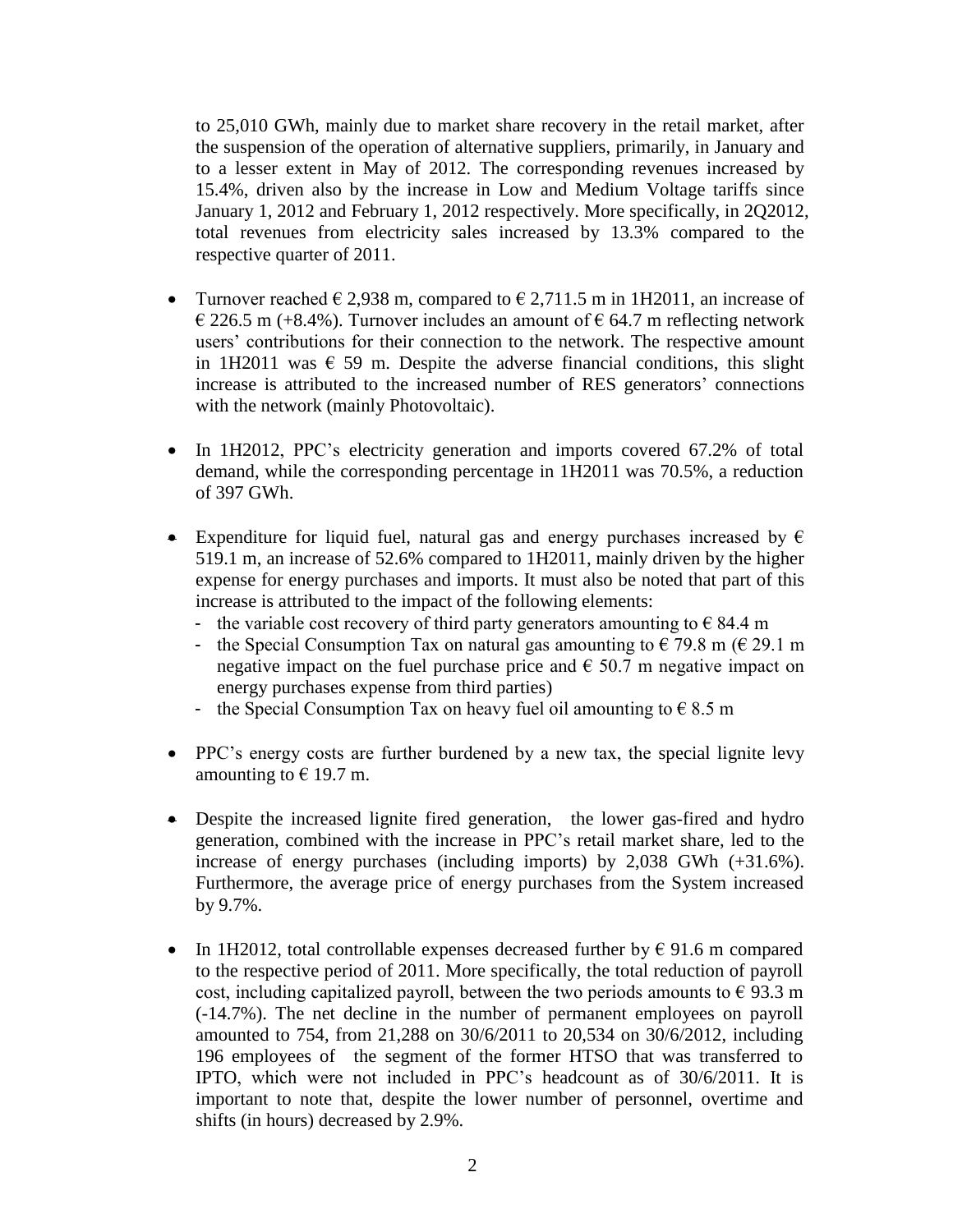- In 1H2012, 51.9% of the Company's total revenues were expensed for fuel and energy purchases compared to 37.6% in 1H2011, a fact which clearly demonstrates the significant dependence of PPC's profitability on the fluctuation of exogenous factors. On the other hand, payroll expense, which is an endogenous cost factor, continues to decrease, reaching 16.3% of total revenues compared to 20.6% in 1H2011.
- 1H2012 pre-tax profits amounted to  $\epsilon$ 46.9 m, compared to  $\epsilon$  185.4 in 1H2011, a reduction of  $\in$  138.5 m.
- Net income amounted to  $\epsilon$ 18.3 m compared to  $\epsilon$  128.8 m in 1H2011, reduced by  $€ 110.5$  m.
- The subsidiaries HEDNO S.A., IPTO S.A. and PPC Renewables S.A. posted pre-tax profits of  $\in$  25.9 m,  $\in$  26.3 m and  $\in$  3.9 m respectively. The resulting tax obligation amounted to  $\in$  20.3 m.

Commenting on the financial results of the period, Arthouros Zervos, Public Power Corporation's Chairman and Chief Executive Officer said:

"In the second quarter of 2012, the profitability of the Group improved, with EBITDA increasing by  $\epsilon$  19.4 m to  $\epsilon$  251.4 m and EBITDA margin reaching 17.9% compared to 15% in the first quarter of the year.

The reduction of electricity demand compared to the first quarter resulted to the significant decrease of electricity generated from natural gas and the respective expense  $(-6.96.2 \text{ m})$  as well as of energy purchases expense  $(-6.67.2 \text{ m})$ , while the average energy purchase price of PPC from the System declined significantly by 33.6%. However, a significant part of these savings in the energy balance cost were offset by the negative impact of the increased expense for covering the variable cost of Independent Power Producers, which doubled from  $\epsilon$  40.1 m in 1Q2012 to  $\epsilon$ 84.6 m in 2Q2012.

In the second quarter of 2012, total controllable operating expenses decreased by  $\epsilon$ 39.9m (-9.7%) compared to the respective period of 2011, leading to productivity improvement. More specifically, total controllable operating expenses, as percentage of total revenues, decreased to 26.5% versus 30.8% in the second quarter of 2011, while payroll cost per distributed KWh declined by 12.8%. The continuous reductions since 2009 resulted in a 36% decline of the average payroll expense per employee, with, today, a total net monthly compensation of  $\epsilon$  1,700 on a twelve month basis, when the average age of personnel exceeds 45 years. This compensation includes all types of additional remuneration, such as shifts and overtime, necessary for the continuous operation of PPC, an industrial company operating 24 hours a day, 365 days a year. The decrease in total annual payroll between 2009 and 2012 is expected to reach close to  $\epsilon$  700 m.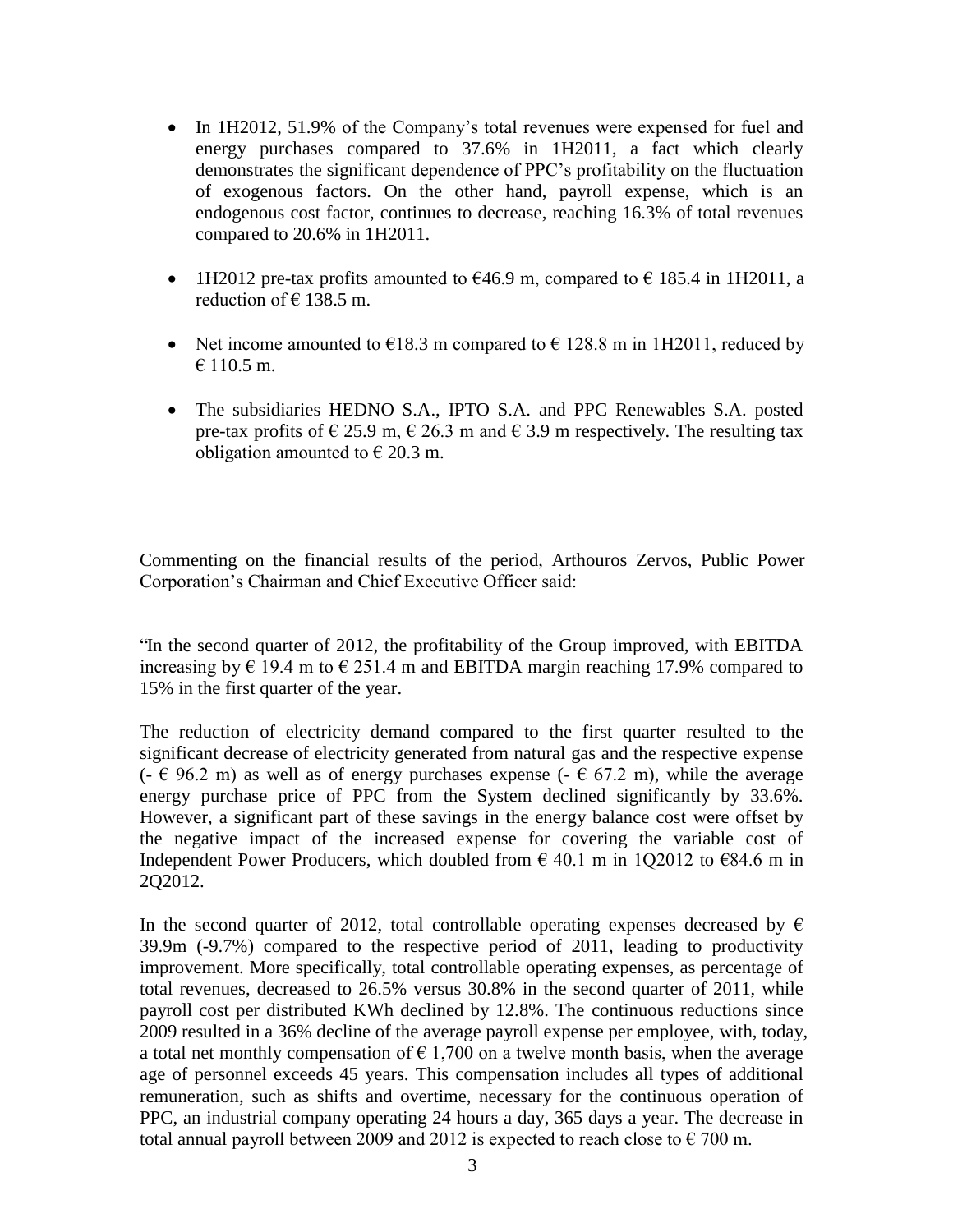I would also like to note that in a particularly adverse economic environment, we managed to contain financial expenses at the first quarter level. At the same time, we continue the completion of strategic projects that are underway, by initiating in August testing of the equipment of the new 417 MW natural gas fired unit in Aliveri and by successfully tapping in July the dam's deviation tunnel of the Ilarionas 157 MW hydro station, which is expected to gradually become operational by the end of the year.

Despite the improvement compared to the first quarter of the year, the EBITDA margin of the second quarter remains below the level of the respective period of 2011, even after the aforementioned reductions in payroll. Tariff increases since the beginning of the year mainly reflect the imposition of new taxes and to a lesser extent the change in the energy cost. As foreseen in the Memorandum, tariffs need to reflect wholesale market prices by June 2013. Otherwise, the retail market cannot open up to competition.

Apart from the increase in the energy cost, the deterioration of the financial environment in Greece and the lack of liquidity in the market, put additional pressure on the Group's profitability and working capital, with provisions negatively impacting financial results by  $\epsilon$  95.3 m in the second quarter of 2012 compared to  $\epsilon$  8.1 m in the second quarter of 2011. It must be noted that a total amount of  $\epsilon$  37.2 m has been included in the provisions of the second quarter of 2012, regarding alternative suppliers, whose operation has been suspended.

For the full year, and taking into account:

- an average price for Brent oil at \$113.5/bbl and an average  $\epsilon$ /\$ exchange rate of 1.25, for the period September-December 2012,
- annual revenues from energy sales of  $\epsilon$  5.8 bln and total annual revenues of  $\epsilon$  6.1 bln,
- rising trend of provisions due to prolonged recession,

we expect EBITDA margin to reach 16% - 16.5%, under the condition that the macroeconomic environment will not deteriorate further."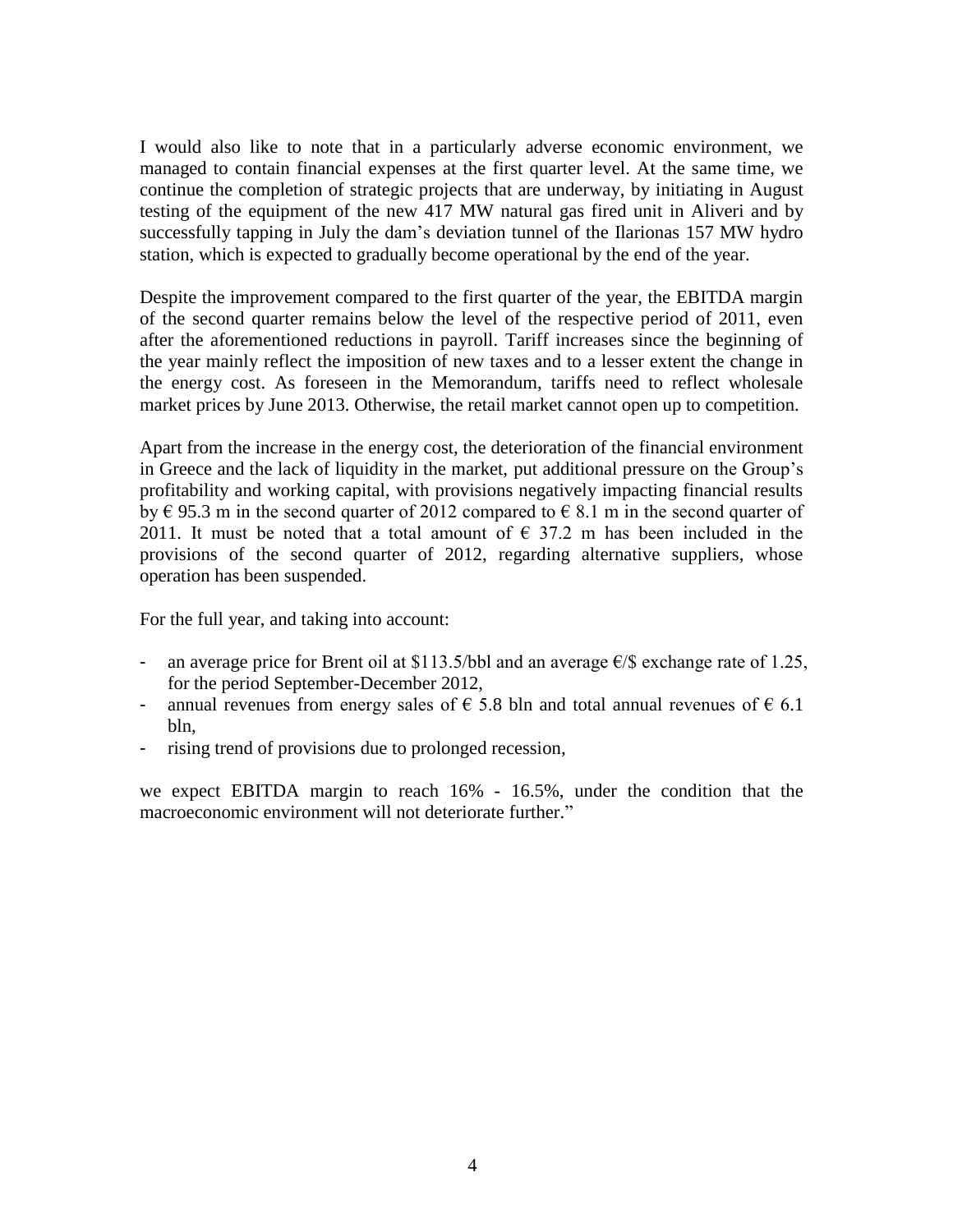# **ANALYSIS OF FINANCIAL RESULTS**

#### **REVENUES**

Revenues from electricity sales, including exports, increased by  $\epsilon$  373.7 m (+15.4%), from  $\epsilon$  2,428.8 m in 1H2011, to  $\epsilon$  2,802.5 m, as a result of the tariff increase and the increase in the volume of sales by 6% (1,410 GWh). PPC's market share in the retail market increased to an average of 98% compared to 93% in 1H2011.

The change in the volume of sales is analyzed as follows:

- **-** increase of sales to the residential sector by 7.8%,
- **-** increase of sales to the agricultural sector by 13.7%,
- **-** increase of sales to the commercial sector by 14.2%,
- **-** reduction of sales to the industrial Medium & Low Voltage sector by 5%,
- **-** reduction of sales to the High Voltage sector by 4.3%,
- **-** increase of sales to other sectors by 3.7 %,

#### **OPERATING EXPENSES**

The decrease in payroll expense between 1H2012 and 1H2011 amounted to  $\epsilon$  78.8 m  $(-14.1\%)$ . As already mentioned, the total reduction of payroll cost – ie including capitalized payroll - amounted to  $\epsilon$  93.3 m.

Operating expenses, excluding depreciation, increased by  $\in$  346.9 m (16.5%) from  $\in$ 2,107.7 m in 1H2011 to  $\epsilon$  2,454.6 m. On a quarterly basis, operating expenses, excluding depreciation decreased by  $\epsilon$  147.4 m (-11.3%) between 1Q2012 and 2Q2012.

More specifically:

- Electricity generation from lignite increased by 1.2% (+158 GWh) compared to 1H2011.
- On the other hand, hydro generation decreased by 9.6% (-185 GWh), mainly due to the low hydro reserves at the beginning of 2012 (-32.9% compared to January 1, 2011) and the curtailed generation especially in 1Q2012, in order to secure adequate hydro reserves for the summer period. In 2Q2012, the significant increase of hydro reserves resulted to the increase of hydro generation by 10.5% (+94 GWh) compared to the respective period of 2011 and by 32.4% (+242 GWh) compared to 1Q2012.
- Despite the fact that electricity generated from natural gas decreased by 466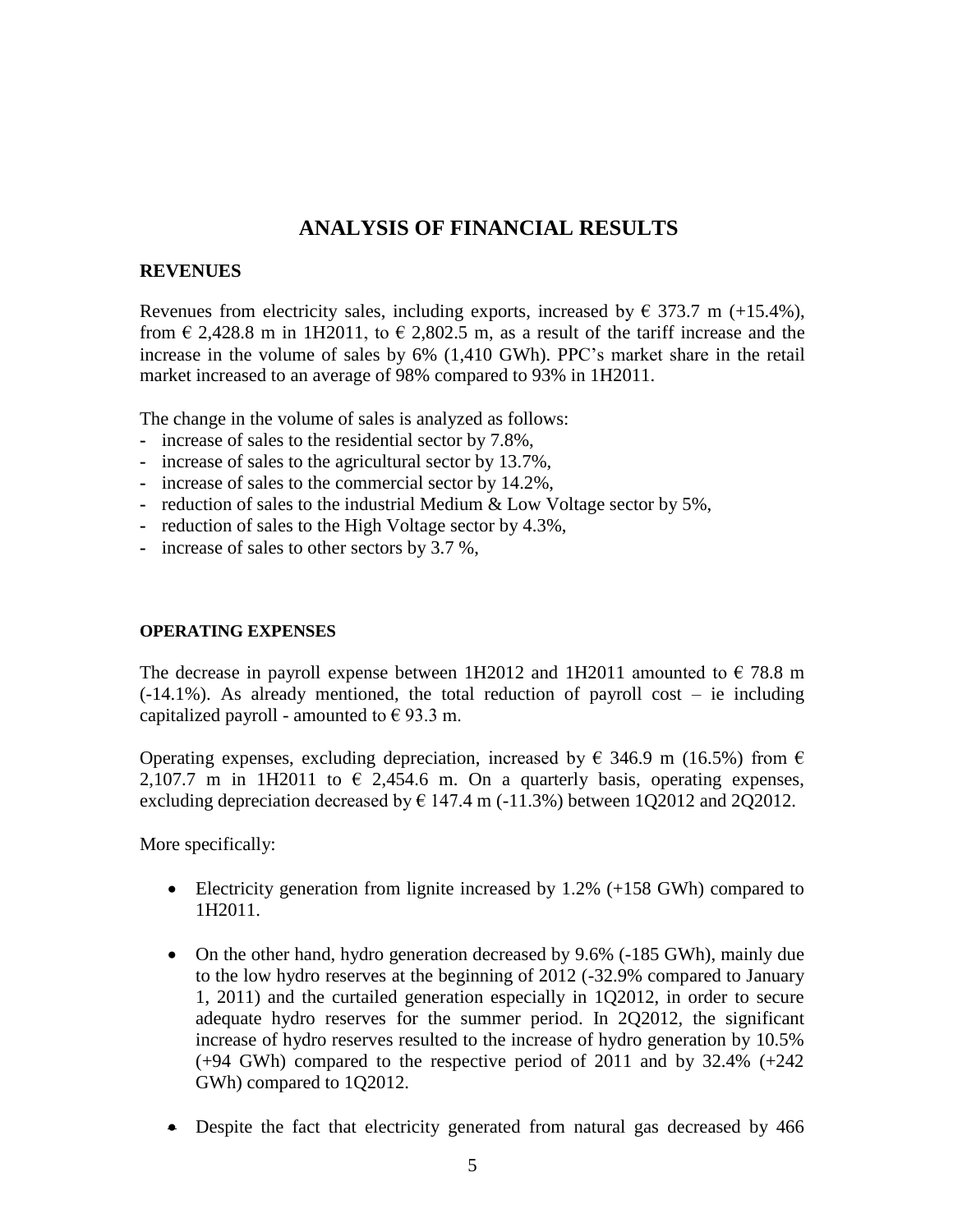GWh (-18.1%), the increase of the natural gas prices by 35.2% combined with the negative impact of  $\epsilon$  29.1 m, in 1H2012, from the Special Consumption Tax on this fuel which was imposed in September 2011, resulted in an increase of the relevant expenditure by  $\epsilon$  58.8 m, from  $\epsilon$  197.2 m in 1H2011 to  $\epsilon$  256 m. More specifically for 2Q2012, electricity generated from natural gas decreased by 43.1% (-481 GWh) compared to the respective period of 2011 and by 57.1% (-845 GWh) compared to 1Q2012, while natural gas expense decreased by  $\epsilon$  13.6 m (-14.5%) and  $\in$  96.2 m (-54.6%) respectively.

- The increase of electricity generation from liquid fuel by 55 GWh  $(+2.5\%)$ compared to 1H2011, combined with the increase of the prices of heavy fuel oil and diesel oil by 31% and 15.9% respectively, and the doubling of the Special Consumption Tax on heavy fuel oil, led to the increase in the liquid fuel expense by € 100 m (+29.6%) from € 338 m in 1H2011 to € 438 m in 1H2012.
- The purchase of significantly larger quantities of energy (including PPC's imports) by 2,038 GWh (+31.6%) as well as the increase of the average energy purchase price from the System by 9.7% (+25% concerning import prices) resulted in the increase of the expenditure for energy purchases and imports by  $\in$  360.4 m (+79.8%) from  $\in$  451.8 m in 1H2011 to  $\in$  812.2 m. It is noted that an amount of  $\epsilon$  124.7 m relates to the compensation of the Independent Power Producers with their variable cost plus 10%, whereas in 1H2011 the respective amount was  $\epsilon$  40.3 m., ie an additional impact of  $\epsilon$  84.4 m. It must be noted that in 2Q2012, the total negative impact from this factor amounted to  $\epsilon$  84.6 m versus  $\epsilon$  40.1 m in 1Q2012 – increased by 111% - while on the other hand, the average energy purchase price from the System declined by 33.6% (from  $\epsilon$  71.16/MWh to  $\epsilon$  47.22/MWh) and third party natural gas fired generation decreased from  $\epsilon$  2,825 GWh to 2,198 GWh.
- Provisions for bad debt, litigation and slow moving materials amounted to  $\epsilon$ 142.4 m, increased by  $\epsilon$  88.6 m (+164.7%) compared to 1H2011 mainly due to:
	- the increase in bad debt provisions for Low and Medium Voltage customers by  $\in$  43.7 m,
	- the increase in bad debt provision for a High Voltage customer by  $\epsilon$  39.8 m (LARCO),
	- the negative impact of  $\in$  28.1 m due to provisions of the segment of the Transmission System Operator of former HTSO (currently Electricity Market Operator/LAGIE), which was transferred to IPTO and relate to third party suppliers debt (Hellas Power and Energa),
	- bad debt provisions from the Distribution Operator (HEDNO S.A.) amounting to  $\epsilon$  15.8 m for receivables from third party suppliers, regarding rights for the use of the network (almost exclusively from Hellas Power and Energa) and
	- the reversal of a provision representing overdue receivables for energy consumption of the Attica region traffic lights amounting to  $\epsilon$ 52.7 m, which was recorded in 1Q2012.
- Depreciation expense in 1H2012 amounted to  $\epsilon$  319.4 m compared to  $\epsilon$  335.5 m in 1H2011, a reduction of € 16.1 m  $(-4.8\%)$ .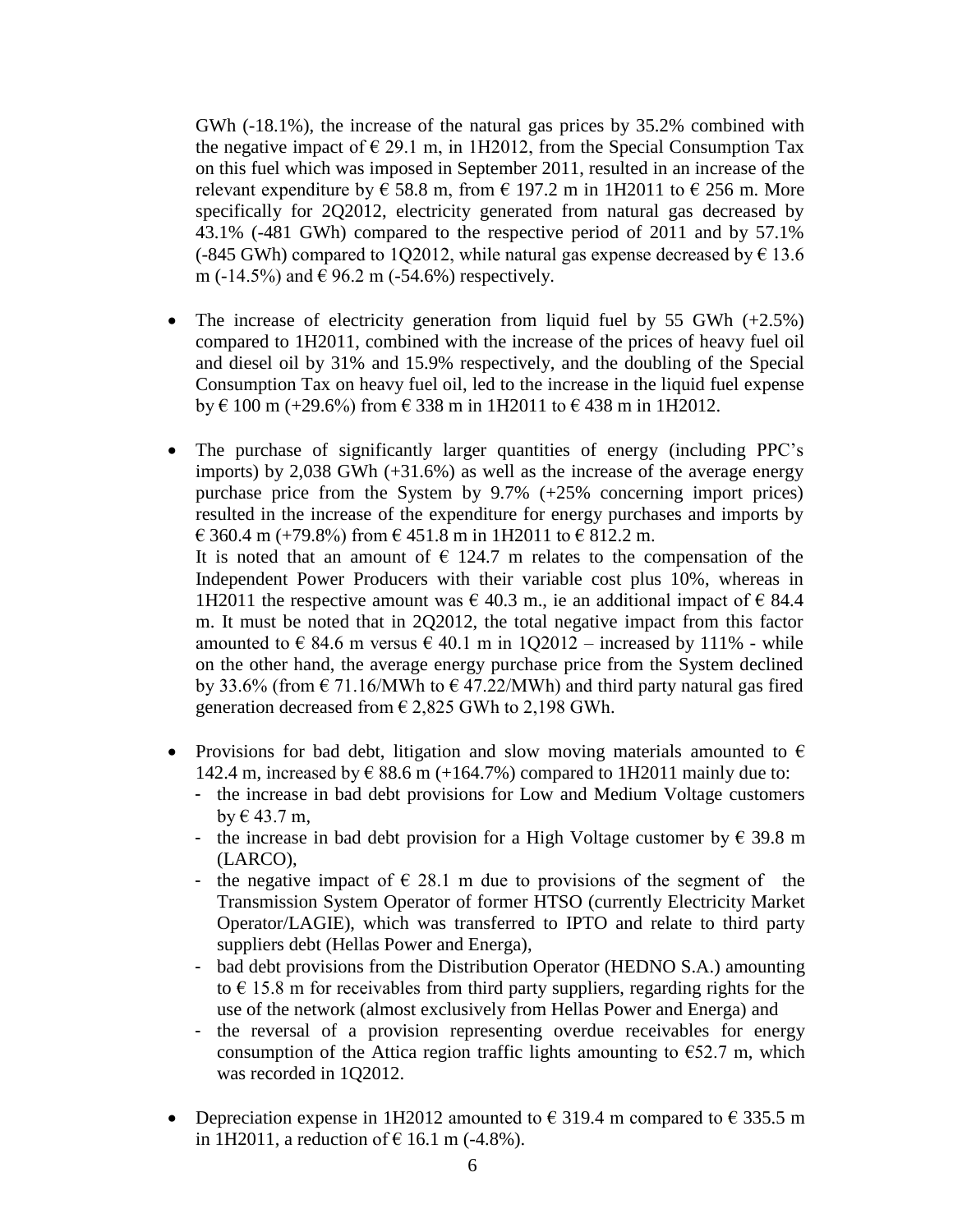- Net financial expenses increased by  $\in$  35.2 m (+43.1%), from  $\in$  81.7 m in 1H2011, to  $\epsilon$  116.9 m, mainly due to the increase of the funding cost and the increase of the average debt between the two periods.
- Capital expenditure stood at the same level as in 1H2011 amounting to  $\epsilon$  457.3 m, while, as a percentage of total revenues there was a decline to 15.6% from 16.9%. Excluding network users' contributions for their connection to the network ( $\epsilon$ ) 64.7 m and  $\epsilon$  59 m in 1H2012 and 1H2011 respectively), which fund a part of distribution projects capital expenditure amounted to 13.4% and 14.7% of total revenues in 1H2012 and 1H2011 respectively. Specifically, the main components of 1H2012 capital expenditure (in brackets the respective figures of 1H2011), were the following:

| € 172.9 m. (€ 157.3 m)<br>- Capital expenditure for generation projects:<br>- Capital expenditure for transmission projects:<br>€ 41.5 m. (€ 43.3 m)<br>€ 159.8 m. (€ 186.9 m)<br>- Capital expenditure for distribution projects:<br>- Capital expenditure for RES projects:<br>€ 6.3 m. (€ 13.2 m) | - Capital expenditure for mine projects: | € 75.2 m. (€ 55.1 m) |
|------------------------------------------------------------------------------------------------------------------------------------------------------------------------------------------------------------------------------------------------------------------------------------------------------|------------------------------------------|----------------------|
|                                                                                                                                                                                                                                                                                                      |                                          |                      |
|                                                                                                                                                                                                                                                                                                      |                                          |                      |
|                                                                                                                                                                                                                                                                                                      |                                          |                      |
|                                                                                                                                                                                                                                                                                                      |                                          |                      |
|                                                                                                                                                                                                                                                                                                      |                                          |                      |

• Net debt amounted to  $\epsilon$  4,777.3 m, an increase of  $\epsilon$  74.6 m compared to 31/12/2011 (€ 4,702.7 m).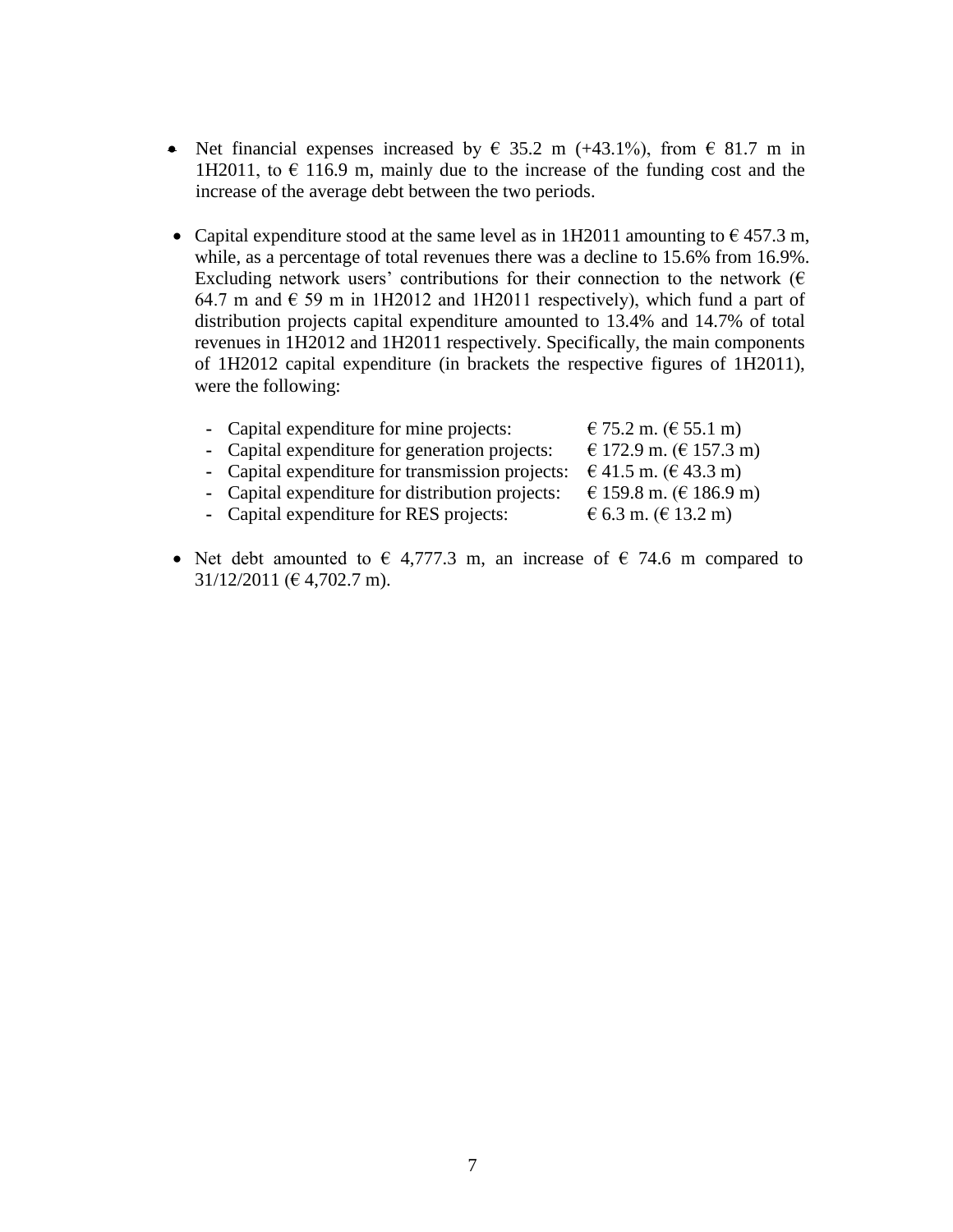#### **FINANCIAL RESULTS OF THE PARENT COMPANY**

- Turnover:  $\in$  2,887.1 m.
- $\bullet$  EBITDA:  $\epsilon$  377.2 m.
- Pre tax profits:  $\in$  22.2 m.
- Net income :  $\in$  13.9 m.

### **FINANCIAL RESULTS OF SUBSIDIARIES**

#### **Independent Power Transmission Operator (IPTO S.A/ADMIE)**

- Turnover:  $\in$  142.1 m.
- $\bullet$  EBITDA:  $\epsilon$  66.7 m.
- Pre tax profits :  $\epsilon$  26.3 m.
- Net income :  $\in$  11.9 m.

*It is noted that the financial statements of IPTO include financial data from the segment of Transmission System Operation of the former Hellenic Transmission System Operator (currently Electricity Market Operator/LAGIE), whose contribution to IPTO was concluded on 31/1/2012. Specifically, the segment reported losses of*  $\epsilon$ 5.6 *m, due to provisions of*  $\epsilon$  *28.1 m, which also burdened the results of the Group.* 

#### **Hellenic Electricity Distribution Network Operator (HEDNO S.A./DEDDIE)**

- Turnover:  $\in$  230.8 m.
- $\bullet$  EBITDA:  $\in$  27.6 m.
- Pre tax profits :  $\epsilon$  25.9 m.
- Net income  $\cdot \in 20.7$  m.

### **PPC Renewables S.A.**

- Turnover:  $\in$  11.4 m.
- $\bullet$  EBITDA:  $\epsilon$  6.4 m.
- Pre tax profits :  $\in$  3.9 m.
- Net income :  $\in$  3.2 m.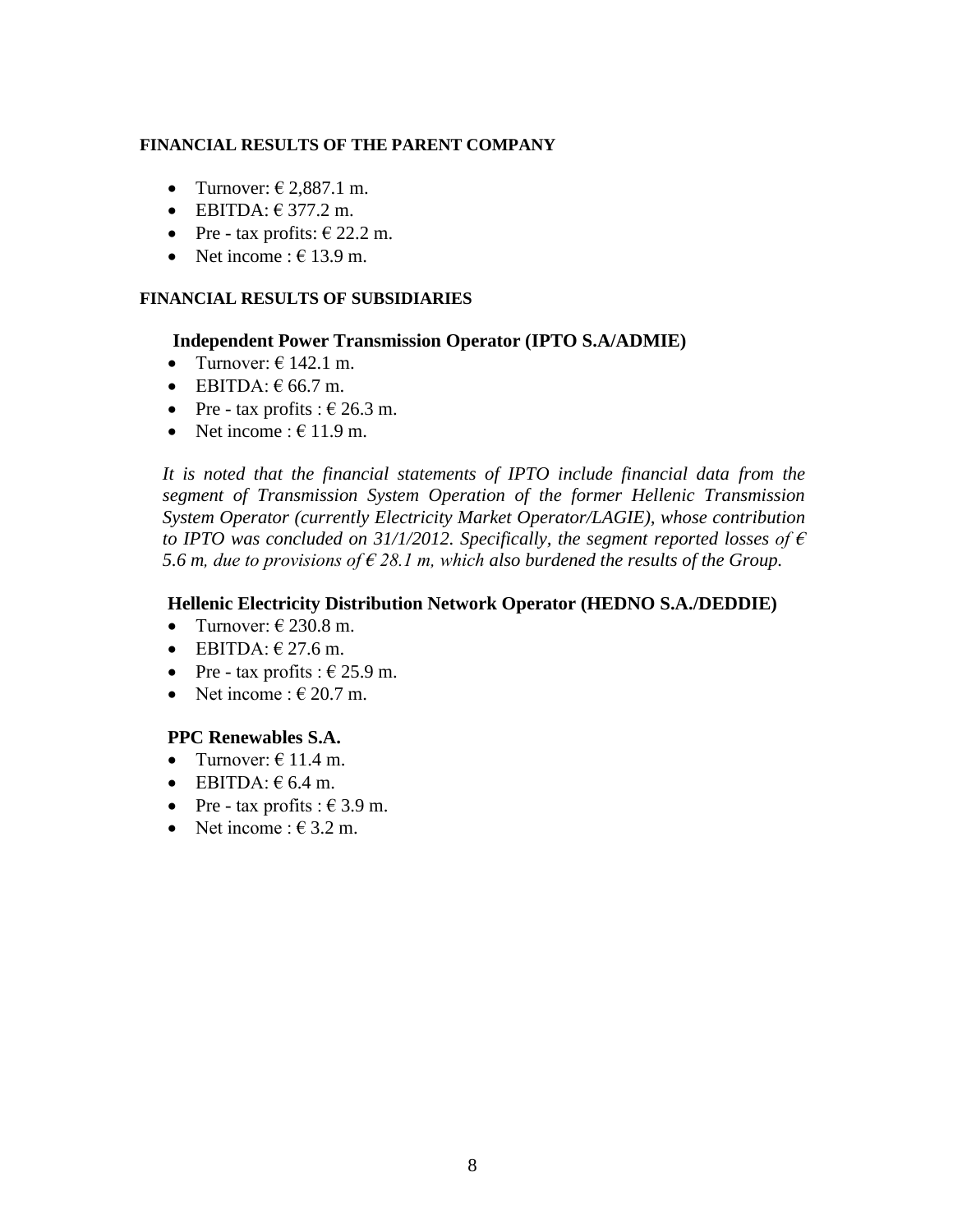# **Summary Financials (€ mil)**

|                                                      | 1H2012<br>Audited | 1H2011<br>Audited | $\Delta\%$     |  | 1H2012<br>Audited | 1H2011<br>Audited       | $\Delta\%$ |
|------------------------------------------------------|-------------------|-------------------|----------------|--|-------------------|-------------------------|------------|
|                                                      |                   | <b>GROUP</b>      | PARENT COMPANY |  |                   |                         |            |
| <b>Total Revenues</b>                                | 2,938.0           | $2,711.5^{(2)}$   | 8.4%           |  | 2,887.1           | $2,563.6^{(1)}$         | 12.6%      |
| <b>EBITDA</b>                                        | 483.4             | 603.8             | $-19.9%$       |  | 377.2             | $492.8^{(1)}$           | $-23.5%$   |
| <b>EBITDA</b> Margin                                 | 16.5%             | 22.2%             |                |  | 13.1%             | $19.2\%$ <sup>(1)</sup> |            |
| Profit/(Loss) before Taxes<br>& Fin. Expenses (EBIT) | 164.0             | 268.3             | $-38.9%$       |  | 89.1              | $186.8^{(1)}$           | $-52.3%$   |
| <b>EBIT Margin</b>                                   | 5.6%              | 9.9%              |                |  | 3.1%              | $7.3\%$ <sup>(1)</sup>  |            |
| Net Income/(Loss)                                    | 18.3              | 128.8             | $-85.8%$       |  | 13.9              | $124.3^{(1)}$           | $-88.8%$   |
| $EPS/(Loss)$ (In euro)                               | 0.08              | 0.56              | $-85.7%$       |  | 0.06              | $0.54^{(1)}$            | $-88.9%$   |
| No of Shares (m.)                                    | 232               | 232               |                |  | 232               | 232                     |            |
| Net Debt                                             | 4,777.3           | 4,302.4           | 11.0%          |  | 4,386.2           | 4,293.5                 | 2.2%       |

## **Summary Profit & Loss (€ mil)**

|                                                               | 1H2012<br>Audited | 1H2011<br>Audited | $\Delta\%$ | 1H2012<br>Audited | 1H2011<br>Audited | $\Delta\%$ |  |
|---------------------------------------------------------------|-------------------|-------------------|------------|-------------------|-------------------|------------|--|
|                                                               |                   | <b>GROUP</b>      |            |                   | <b>COMPANY</b>    |            |  |
| <b>Total Revenues</b>                                         | 2,938.0           | $2,711.5^{(2)}$   | 8.4%       | 2,887.1           | $2,563.6^{(1)}$   | 12.6%      |  |
| -Revenues from<br>energy sales                                | 2,802.5           | 2,428.8           | 15.4%      | 2,795.5           | $2,421.3^{(1)}$   | 15.5%      |  |
| Revenues<br>from TSO                                          | 0.6               | $144.9^{(2)}$     | $-99.6%$   | 0.6               | $0.0^{(1)}$       |            |  |
| - Customers'<br>contributions                                 | 64.7              | 59.0              | 9.7%       | 62.4              | $59.0^{(1)}$      | 5.8%       |  |
| -Third<br>Party<br>Distribution<br>fees<br>network<br>and PSO | 13.7              | 49.5              | $-72.3%$   | 8.4               | $49.5^{(1)}$      | $-83.0%$   |  |
| -Other revenues                                               | 56.5              | 29.3              | 93.1%      | 20.2              | $33.8^{(1)}$      | $-40.2%$   |  |
| <b>Total Operating</b><br>Expenses (excl.<br>depreciation)    | 2,454.6           | $2,107.7^{(2)}$   | 16.5%      | 2,509.9           | $2,070.8^{(1)}$   | 21.2%      |  |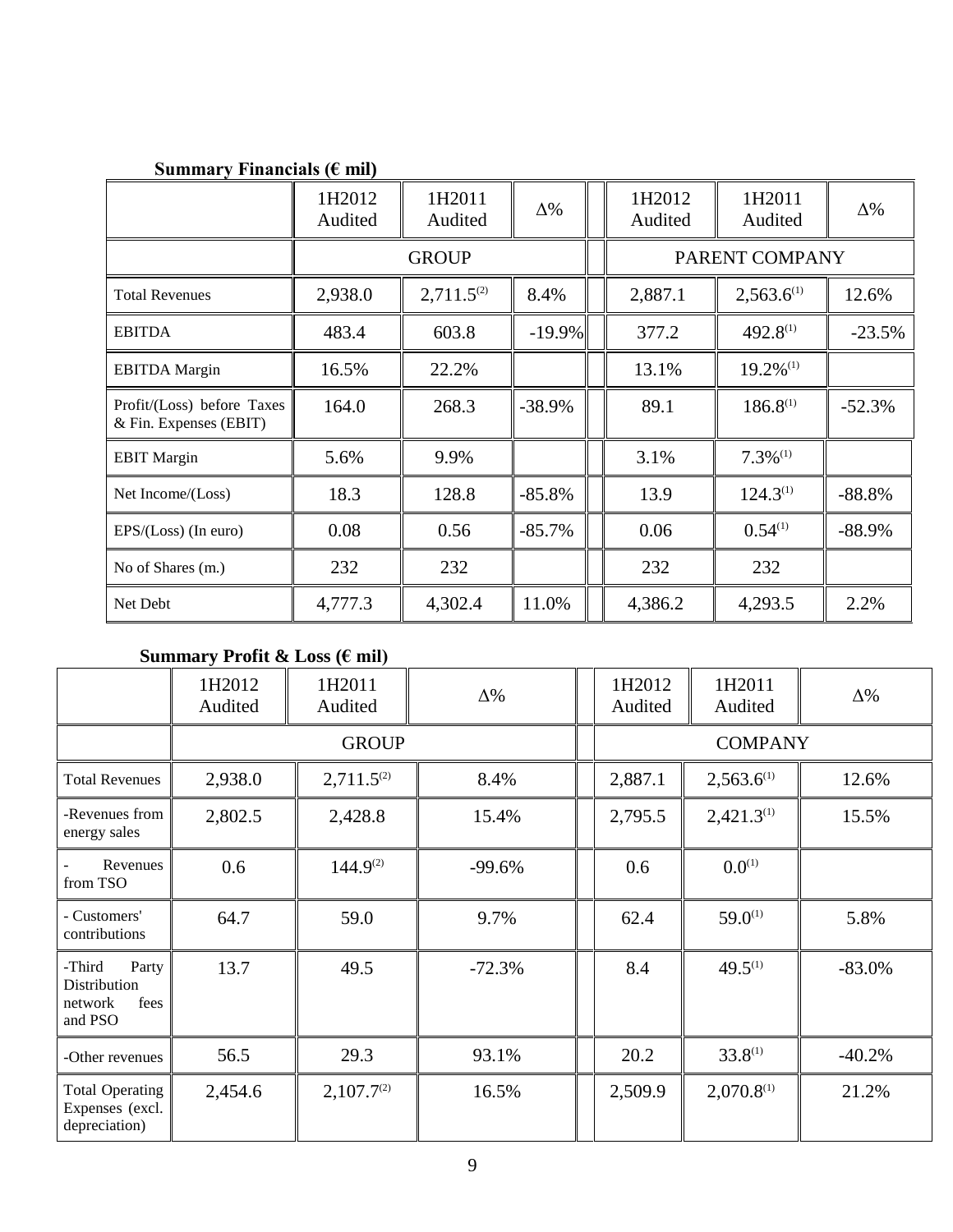| Payroll<br>Expenses                                           | 478.6 | 557.4         | $-14.1%$ | 312.5 | $525.9^{(1)}$        | $-40.6%$ |
|---------------------------------------------------------------|-------|---------------|----------|-------|----------------------|----------|
| -Third<br>parties<br>fossil fuel                              | 19.0  | 22.0          | $-13.6%$ | 19.0  | $22.0^{(1)}$         | $-13.6%$ |
| Fuel<br>Total<br>Expenses                                     | 693.9 | 535.2         | 29.7%    | 693.9 | $535.2^{(1)}$        | 29.7%    |
| - Liquid fuel                                                 | 437.9 | 338.0         | 29.6%    | 437.9 | $338.0^{(1)}$        | 29.6%    |
| -Natural Gas                                                  | 256.0 | 197.2         | 29.8%    | 256.0 | $197.2^{(1)}$        | 29.8%    |
| Energy<br>Purchases                                           | 812.2 | $451.8^{(2)}$ | 79.8%    | 818.1 | $455.3^{(1)}$        | 79.7%    |
| -Purchases<br>the<br>From<br>System and the<br>Network        | 509.9 | 349.6         | 45.9%    | 509.9 | $349.6^{(1)}$        | 45.9%    |
| -PPC Imports                                                  | 50.8  | 40.1          | 26.7%    | 50.8  | $40.1^{(1)}$         | 26.7%    |
| - Other                                                       | 251.5 | $62.1^{(2)}$  | 305.0%   | 257.4 | $65.6^{(1)}$         | 292.4%   |
| Transmission<br><b>System Usage</b>                           | 29.5  | $151.0^{(2)}$ | $-80.5%$ | 147.7 | $151.0^{(1)}$        | $-2.2%$  |
| Distribution<br>Network Usage                                 |       |               |          | 198.1 | 0.0                  |          |
| Provisions                                                    | 142.4 | 53.8          | 164.7%   | 95.4  | $56.4^{(1)}$         | 69.1%    |
| <b>Taxes</b><br>and<br>Duties                                 | 24.3  | 20.8          | 16.8%    | 21.1  | $20.3^{(1)}$         | 3.9%     |
| Other operating<br>expenses<br>(including<br>lignite $&$ CO2) | 254.7 | 315.7         | $-19.3%$ | 402.2 | 304.7 <sup>(1)</sup> | 32.0%    |
| <b>EBITDA</b>                                                 | 483.4 | 603.8         | $-19.9%$ | 377.2 | $492.8^{(1)}$        | $-23.5%$ |
| <b>EBITDA</b><br>Margin                                       | 16.5% | 22.2%         |          | 13.1% | $19.2^{(1)}$         |          |
| Depreciation<br>and<br>amortization                           | 319.4 | 335.5         | $-4.8%$  | 288.1 | $306.0^{(1)}$        | $-5.8%$  |
| Profit/(Loss)<br>before Taxes &<br>Fin. Expenses<br>(EBIT)    | 164.0 | 268.3         | $-38.9%$ | 89.1  | $186.8^{(1)}$        | $-52.3%$ |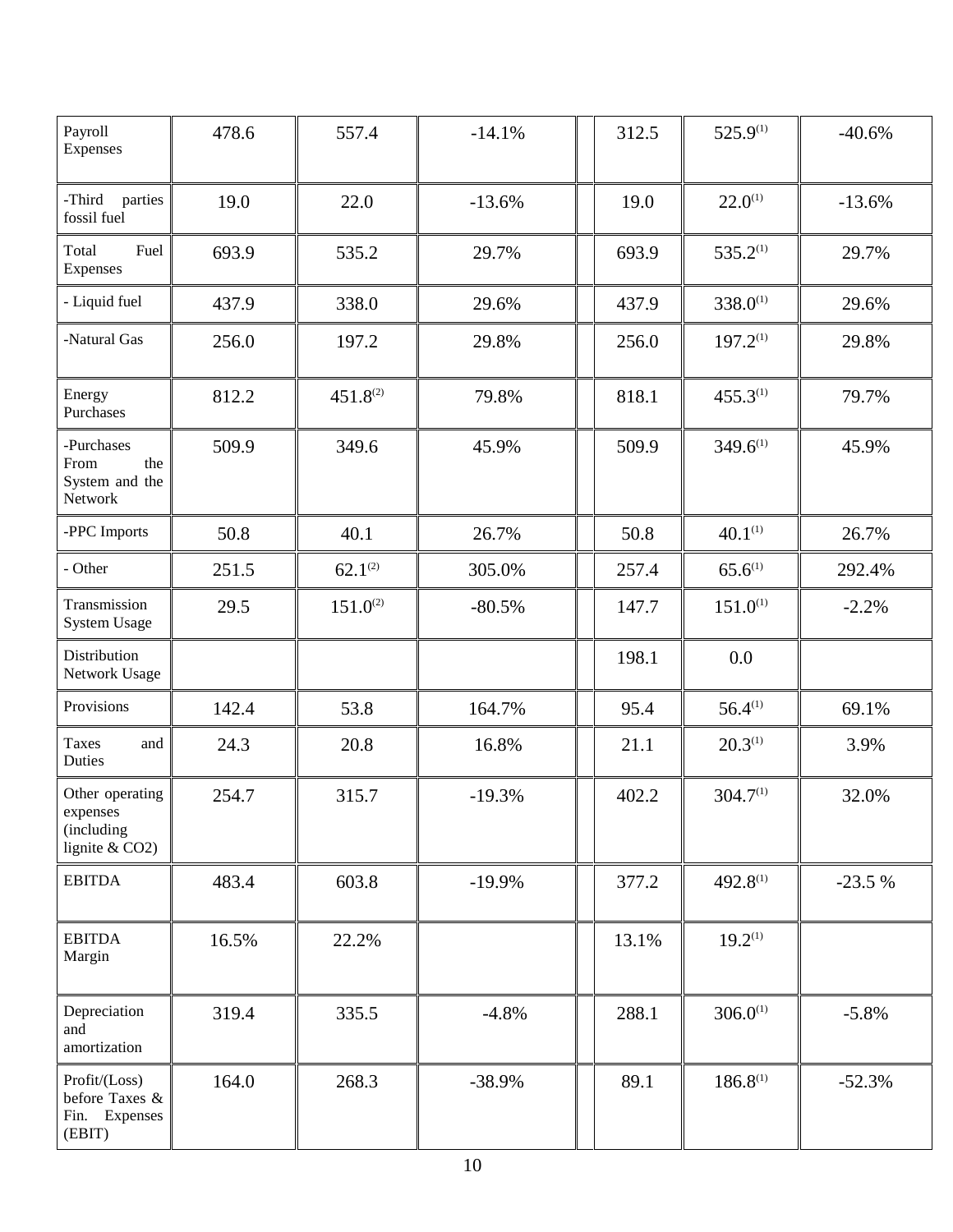| <b>EBIT Margin</b>                                                 | 5.6%  | 9.9%  |          | 3.1% | $7.3\%$ <sup>(1)</sup> |          |
|--------------------------------------------------------------------|-------|-------|----------|------|------------------------|----------|
| Total<br>Net<br>Financial<br>Expenses                              | 117.6 | 84.2  | 39.7%    | 66.9 | $68.3^{(1)}$           | $-2.0%$  |
| - Net Financial<br>Expenses                                        | 116.9 | 81.7  | 43.1%    | 66.2 | $65.8^{(1)}$           | 0.6%     |
| -Foreign<br>Currency<br>(Gains)<br>Losses                          | 0.7   | 2.5   | $-72.0%$ | 0.7  | $2.5^{(1)}$            | $-72.0%$ |
| Share<br>of<br>Profit / (Loss)<br>associated<br>in<br>companies    | 0.5   | 1.3   | $-61.5%$ |      |                        |          |
| Pre-tax Profits/<br>(Losses) from<br>continuing<br>operations      | 46.9  | 185.4 | $-74.7%$ | 22.2 | $118.5^{(1)}$          | $-81.3%$ |
| Profit after tax /<br>(Losses) from<br>continuing<br>operations    | 18.3  | 128.8 | $-85.8%$ | 13.9 | $81.8^{(1)}$           | $-83.0%$ |
| Profit after tax /<br>(Losses) from<br>discontinuing<br>operations |       |       |          | 0.0  | $42.5^{(1)}$           |          |
| Net<br>Income/<br>(Loss)                                           | 18.3  | 128.8 | $-85.8%$ | 13.9 | $124.3^{(1)}$          | $-88.8%$ |
| EPS (in Euro)                                                      | 0.08  | 0.56  | $-85.7%$ | 0.06 | $0.54^{(1)}$           | $-88.9%$ |

# **Summary Balance Sheet & Capex (€ m)**

|                                  | 1H2012<br>Audited                                                                      | 1H2011<br>Audited                  | $\Delta\%$        |          | 1H2012<br>Audited | 1H2011<br>Audited | $\Delta\%$ |
|----------------------------------|----------------------------------------------------------------------------------------|------------------------------------|-------------------|----------|-------------------|-------------------|------------|
|                                  |                                                                                        | <b>GROUP</b>                       |                   |          |                   | PARENT COMPANY    |            |
| <b>Total Assets</b>              | 17,010.0                                                                               | 16,662.0                           | 2.1%              |          | 15,331.8          | 16,613.6          | $-7.7\%$   |
| Net Debt                         | 4,777.3                                                                                | 4,302.4                            | 11.0%             |          | 4,386.2           | 4,293.5           | 2.2%       |
| <b>Total Equity</b>              | 6,464.1                                                                                | 6,707.1                            | $-3.6\%$          |          | 6,312.9           | 6,679.4           | $-5.5\%$   |
| Capital<br>expenditure<br>$\Box$ | 457.3<br>$\mathbf{r}$ $\mathbf{r}$ $\mathbf{r}$ $\mathbf{r}$ $\mathbf{r}$ $\mathbf{r}$ | 457.4<br>$\alpha$ $\alpha$ $\beta$ | $0.0\%$<br>$\sim$ | $\cdots$ | 409.4             | 444.2             | $-7.8%$    |

(1) Restated due to the spin-off of the Transmission activities.